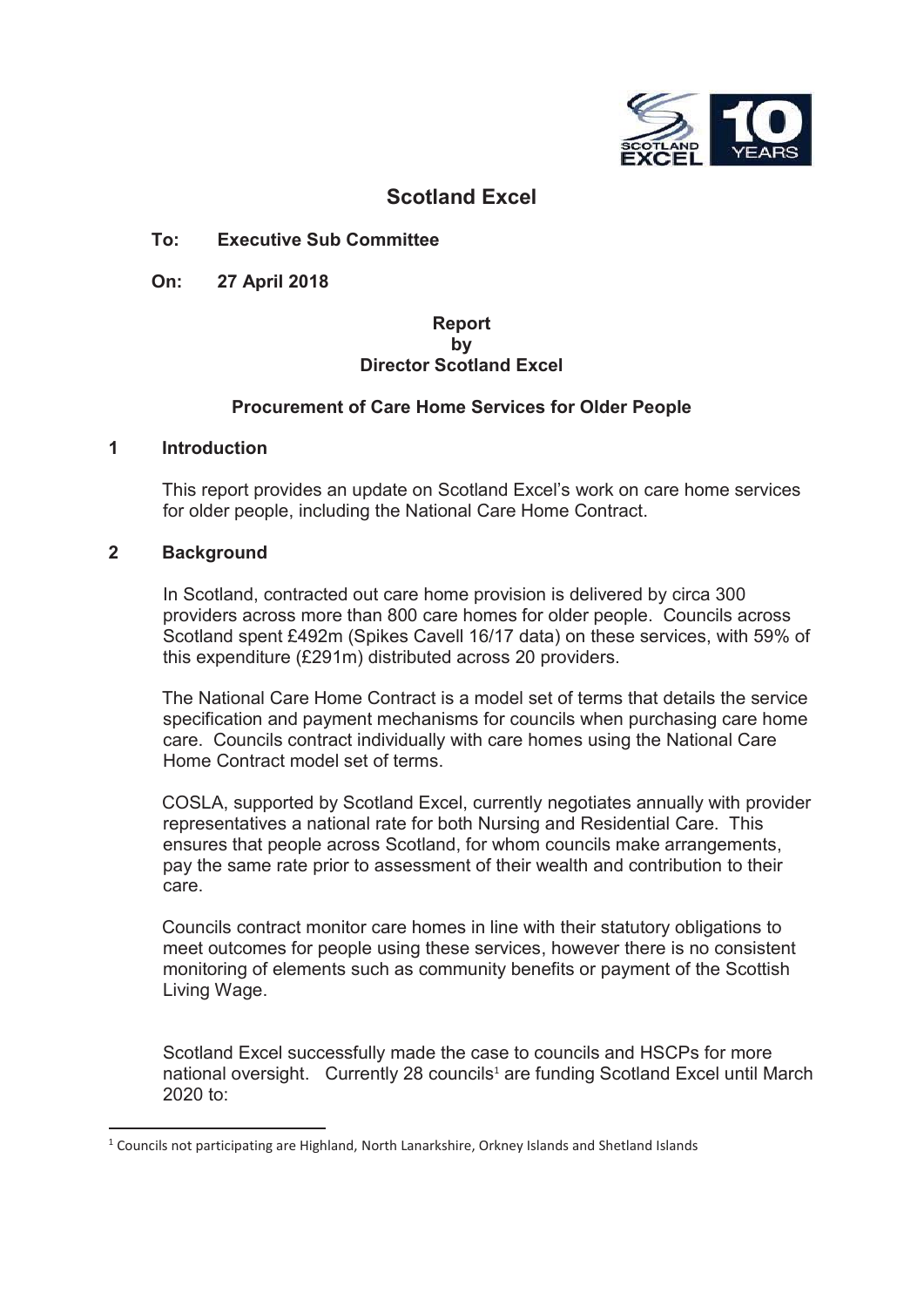- develop a Cost of Care Calculator;
- provide market intelligence particularly around financial health; and
- develop a sourcing strategy for the future.

## **3 Project Update**

There has been good progress across all workstreams. Most notably:

- x A **Cost of Care Calculator** has now been agreed with the sector, except for the percentage of capital and operator's return that should apply. To complete the calculator, it is expected that CIPFA will shortly be commissioned to advise on the most suitable methodology for future benchmarking of these elements. If this work results in a mutually agreed outcome, then it is proposed that all Cost of Care Calculator benchmarks and indices will remain in place until a mutually agreed review date. At agreed intervals, a full review of benchmarks and indices will be undertaken;
- x On **market intelligence** a regularly refreshed, interactive, web-based set of reports, has been uploaded to the Scotland Excel website. This information assists councils with assessing choice of homes, identifying where quality incentive payments are in place and managing risk. The information covers:
	- Care homes with temporary cessation of placements:
	- $\bullet$  Care homes with quality incentive payments in place:
	- Level of current expenditure and market concentration;
	- Financial health reports as prepared by Company Watch<sup>2</sup>
- A **future sourcing strategy**, which builds on current best practice and furthers compliance with the EU principles of transparency, equal treatment, non-discrimination, proportionality and mutual recognition is being developed. The strategy will complement HSCP local strategic commissioning plans.

## **4 Sourcing Strategy Implementation**

-

From market research and engagement with stakeholders, Scotland Excel produced a draft procurement strategy in 2017. The strategy provided a comprehensive look at the present contract, commissioning and procurement arrangements in Scotland. Scotland Excel invited responses to the strategy via a

<sup>&</sup>lt;sup>2</sup> Company Watch reports cover, in terms of expenditure, the top 20 care home providers in Scotland and the top three providers in each partnership. Reports on other providers are available on request.